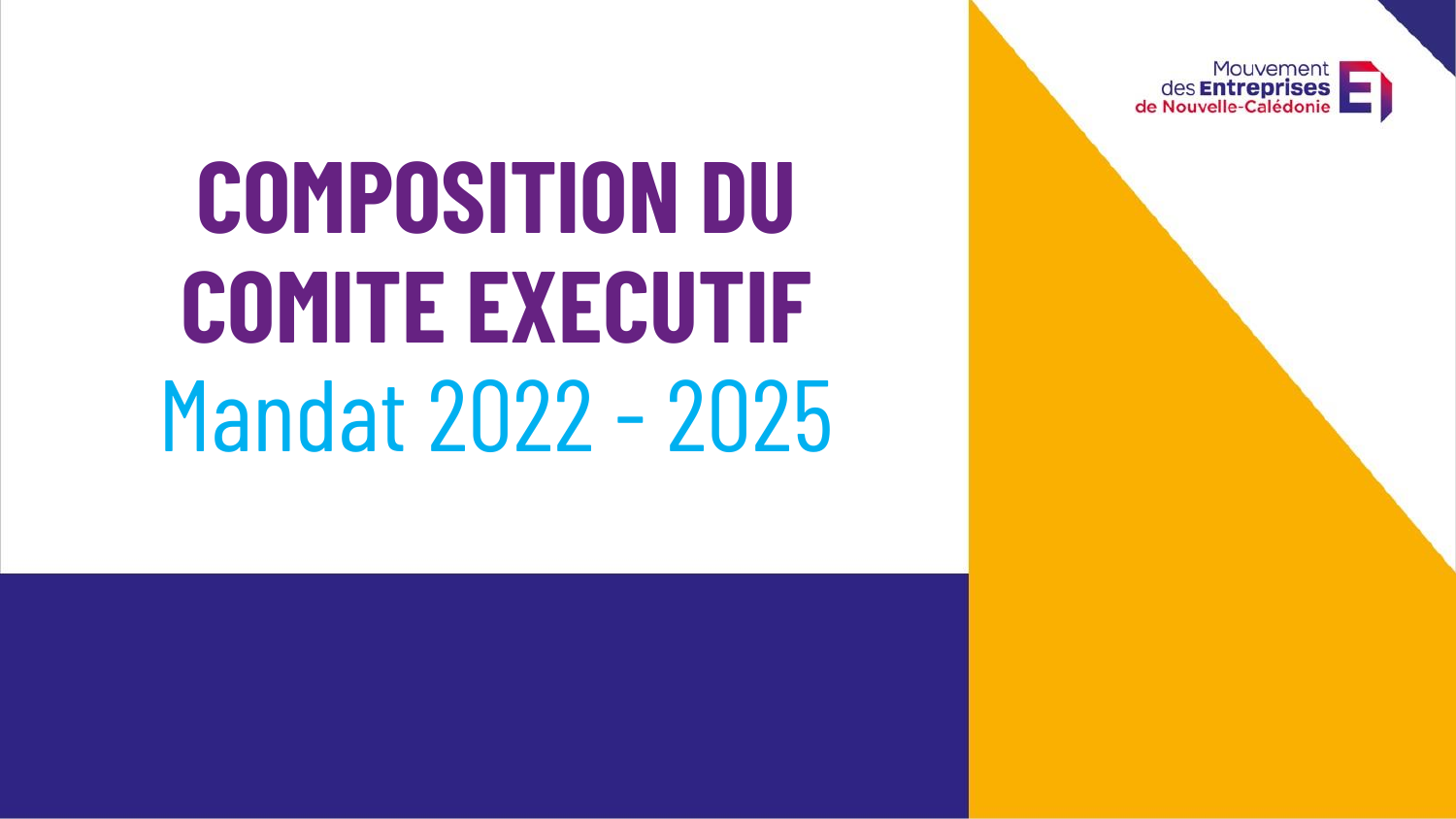## **COMPOSITION DU COMITE EXECUTIF**

| <b>SECTION MINE &amp; METALLURGIE</b>                                                                                                 |                                                                                            |                                                                      |  |
|---------------------------------------------------------------------------------------------------------------------------------------|--------------------------------------------------------------------------------------------|----------------------------------------------------------------------|--|
| <b>COLLEGE ORGANISATIONS PROFESSIONNELLES</b>                                                                                         | <b>COLLEGE ENTREPRISES</b>                                                                 | <b>MEMBRES DE DROIT</b>                                              |  |
| SYNDICAT DES INDUSTRIES DE LA MINE (SIM)<br>SYNDICAT DES PRODUCTEURS-EXPORTATEURS ET<br>EXPORTATEURS DE MINERAI DE NICKEL DE NC (SEM) | MAI KOUAOUA MINES<br>SOCIETE DES MINES DE LA TONTOUTA<br>SOCIETE MINIERE GEORGES MONTAGNAT | SOCIETE LE NICKEL - SLN<br>PRONY RESOURCES NC<br>KONIAMBO NICKEL SAS |  |
| <b>SECTION SERVICES</b>                                                                                                               |                                                                                            |                                                                      |  |
| FEDERATION DES ENTREPRISES DE TRAVAIL TEMPORAIRE<br>EN NOUVELLE-CALEDONIE<br><b>SPADET</b>                                            | ABORO CALEDONIE<br><b>CAN'L</b><br><b>SOCATRANS</b>                                        | CLINIQUE DE L'ILE NOU-MAGNIN<br>BANQUE DE NOUVELLE-CALEDONIE         |  |
| <b>SECTION TOURISME</b>                                                                                                               |                                                                                            |                                                                      |  |
| SYNDICAT DES RESTAURANTS BARS ET DISCOTHEQUES DE<br>NOUVELLE-CALEDONIE<br>UNION DES HÔTELS DE NOUVELLE-CALEDONIE                      | <b>AIR CALEDONIE</b><br>LE MERIDIEN DE NOUMEA<br>SUDILES SAS                               | AIR CALEDONIE INTERNATIONAL                                          |  |